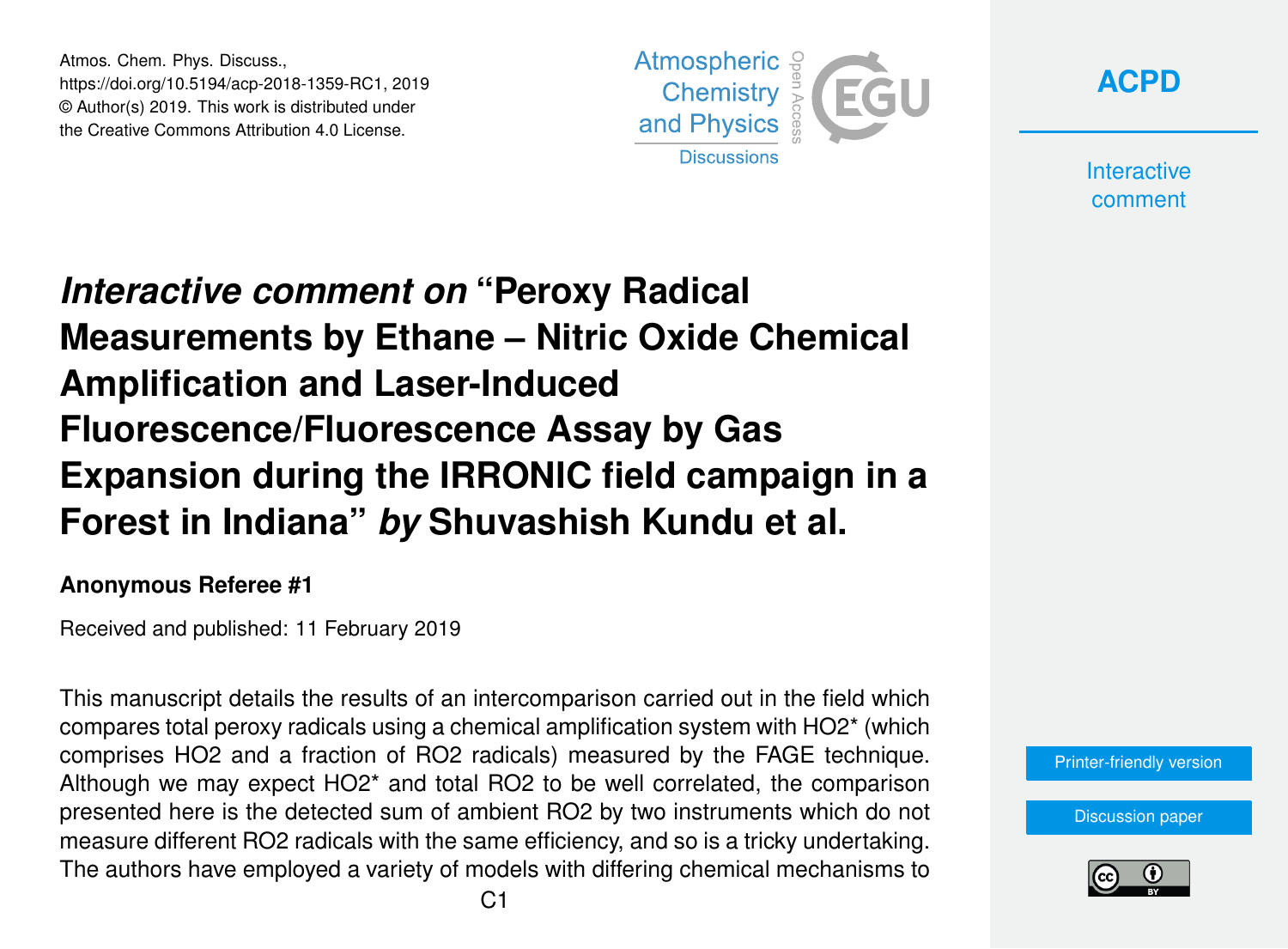predict the composition of peroxy radicals present and from there predict the ratio of total RO2 : HO2\* for comparison with the observations. I think on the whole, the approach taken to compare these two observations has led to a meaningful comparison and has demonstrated the performance of the new ECHAMP instrument in the field. I recommend publication once the following comments have been addressed:

Abstract: One concerning result is that the XO2:HO2\* ratio is periodically less than one, which the authors themselves note is not possible and must indicate a problem with one or both instruments. A ratio of 0.8 is mentioned in the abstract, but no comment on this low ratio is given until the final pages of the manuscript. I suggest the authors are more upfront about this problem and comment on ratios <1 indicating instrumental issues in the abstract and conclusion.

Pg 3, line 18: 'Measurements of OH by laser-induced fluorescence technique can be affected by a sampling related interference which can exceed the actual concentration of OH..'. This interference is very much dependent on the FAGE instrument design. There are several FAGE instruments in operation that do not observe an OH interference and so this statement needs to be qualified to make this clear.

Pg 3, line 25: '∼90%' is slightly misleading. In many of the FAGE instruments tested,  $\alpha$  is not as high as 90% for the  $\beta$ -hydroxy peroxy radicals;  $\alpha$  was as low as 17% in the cited 'Whalley et al., 2013' paper.

Pg 7, line 16: please provide the typical Li used for the ambient measurements. SI, section S3: Could the authors comment on whether the loss rate of radicals is solely dependent on residence time? Does the shape of the sampling cross and the PFA tees (the sampled air has to flow around corners) impact the loss rate? This could perhaps be determined if the transmitted radical signal was plotted against residence time in the 4 lengths of tube. An intercept would indicate additional losses in the cross piece.

Pg 7, line 23: The authors discuss the impact of alkyl nitrate and alkyl nitrite formation on the sensitivity of ECHAMP to individual RO2 species, but could the authors also **Interactive** comment

[Printer-friendly version](https://www.atmos-chem-phys-discuss.net/acp-2018-1359/acp-2018-1359-RC1-print.pdf)

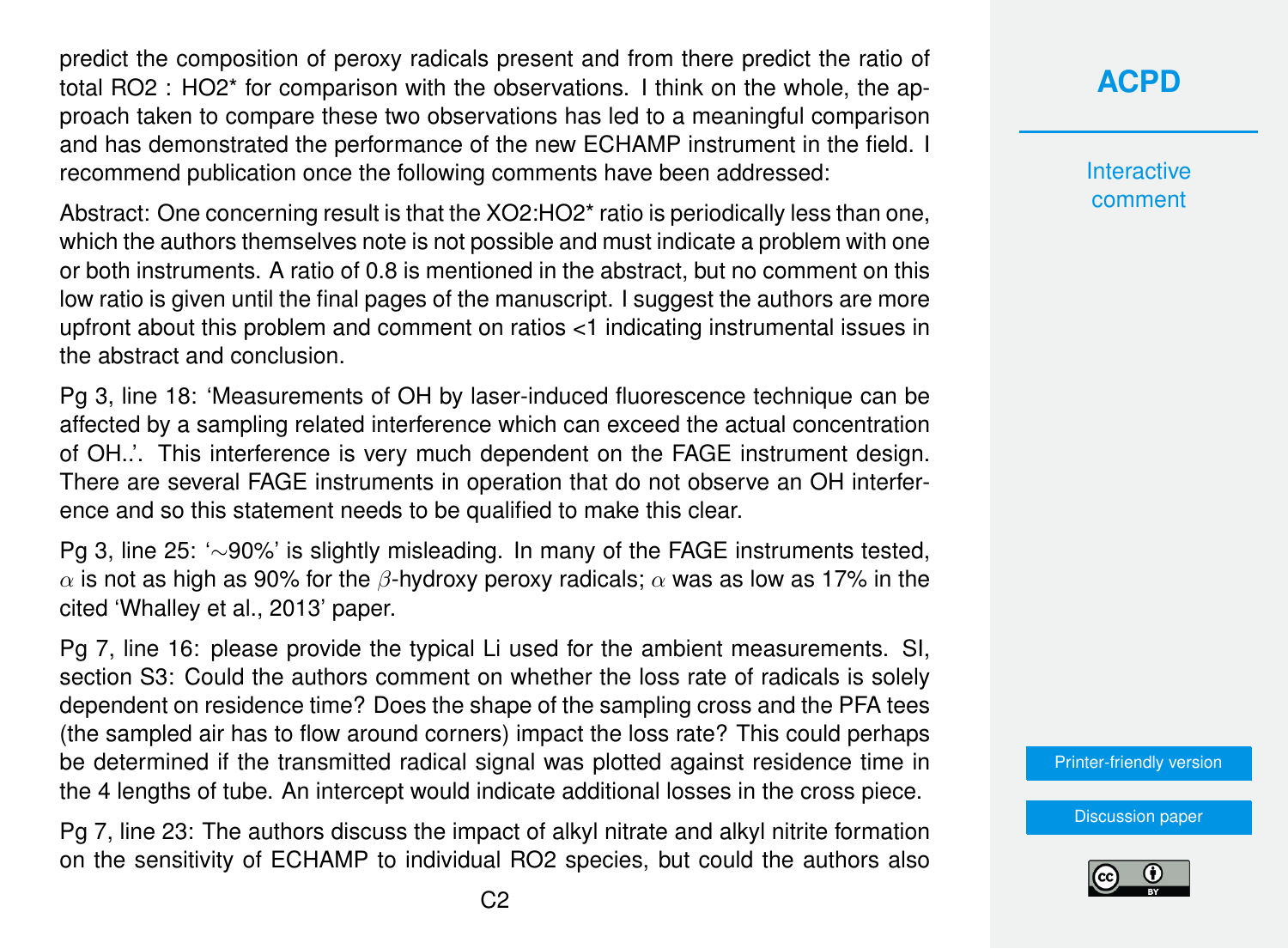comment on the expected sensitivity of ECHAMP to RO2 species which are generated from alkene + NO3 reactions, so contain an NO3-adduct? ROxLIF instruments are expected to have a low sensitivity to these types of RO2 (Whalley et al. ACP, 2018). If a similarly low sensitivity for these RO2 is expected in ECHAMP, could the authors discuss how this may influence the measured vs modelled ratio during the night?

Pg 8, line 20: Could the authors make it clear which conversion efficiencies were measured and which have been estimated.

Pg 8, line 22: The authors reference the Fuchs et al., 2011 work on RO2 interferences in FAGE instruments. ' $\alpha$ ' is very much dependent upon the specific FAGE instrument and experimental conditions used, however. Using  $\alpha$  determined using another FAGE instrument would likely bias the HO2\* model measurement comparison. The authors need to make it clear how  $\alpha$  was estimated for the RO2 species not experimentally tested with the IU-FAGE. Specifically, how was  $\alpha = 0.7$  derived in equation 5 on page 14, line 21?

Pg 12, line 12, fig 3: Add the limit of detection of XO2 to the figure. Also make it clear in the figure caption which instrument measured HO2+RO2

Pg 12, section 3.3: The authors acknowledge that comparing the 30 min averaged ECHAMP measurements to a single FAGE measurement made during the 30 minute bin is not ideal. I worry that this approach could introduce bias into the comparison, given that the peroxy radical concentrations will generally be increasing throughout the morning hours and then decreasing during the afternoon and evening. Are the FAGE HO2\* measurements made at the midpoint of each 30 minute bin? Does the gradient XO2 vs HO2\* vary if the FAGE measurement falls at the start of a 30 minute bin? I think the authors need to explore the robustness of this averaging approach used for the ECHAMP data to satisfy the reader that the two measurements are comparable at the times they are taken.

Page 13, line 6 - 8: the authors report the highest XO2:HO2\* ratio on days when

## **[ACPD](https://www.atmos-chem-phys-discuss.net/)**

**Interactive** comment

[Printer-friendly version](https://www.atmos-chem-phys-discuss.net/acp-2018-1359/acp-2018-1359-RC1-print.pdf)

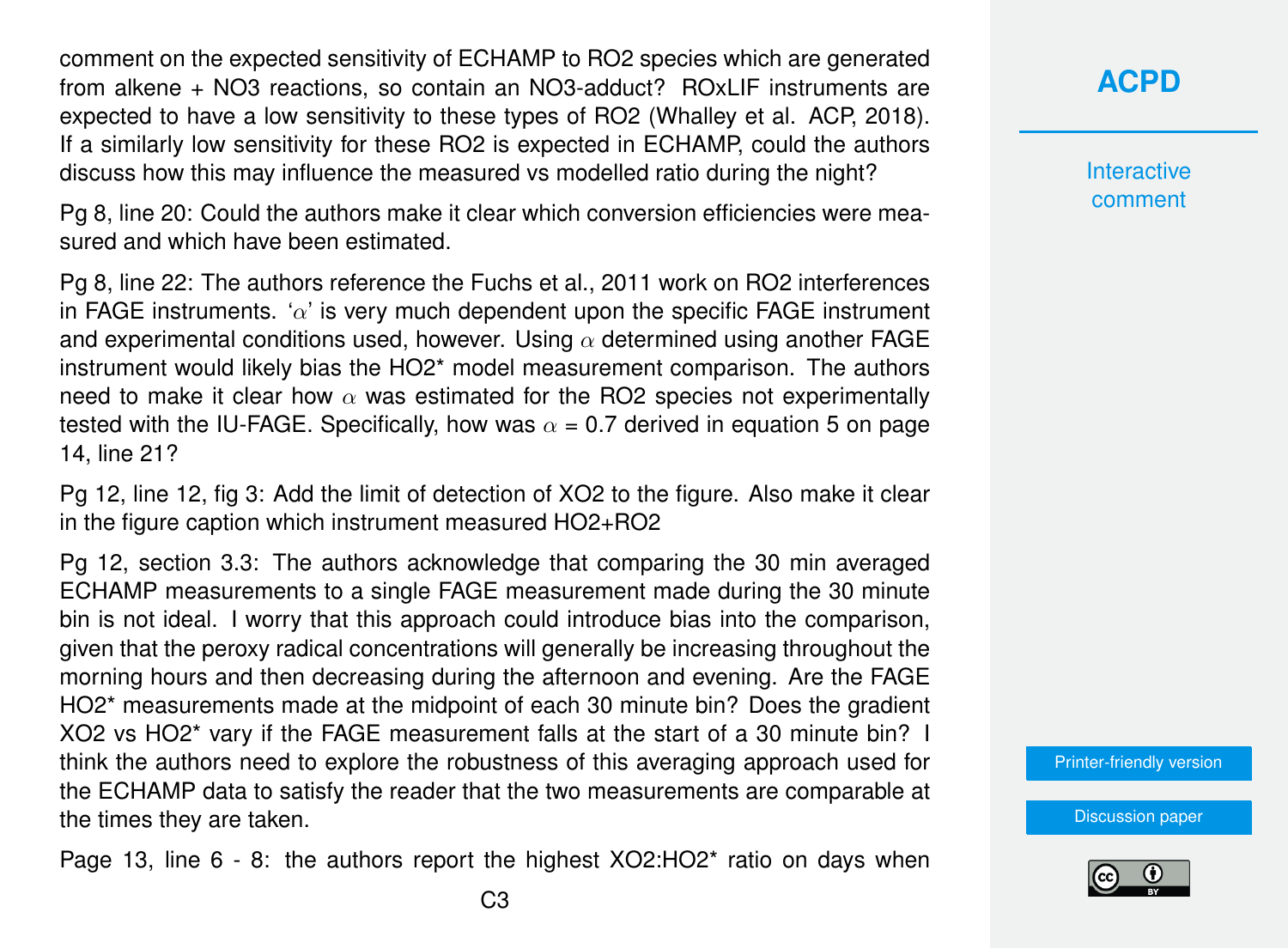isoprene and ethene concentrations were most elevated. This is unexpected, given the high sensitivity of FAGE to alkene-derived RO2 species. Could the authors comment on this finding?

Page 13, line 10: The data in figure 5 has already been binned and then averaged over 9 days. Does the linear regression on the figure 5 data provide a reduced uncertainty relative to the data presented in figure 6? Errors on the fit should be included. I may have misunderstood, but don't both linear regressions use the same data (just one if further averaged into a diurnal)? Does the change in the regression slope as the data is averaged further suggest that the binning approach is biasing the correlation? Page 13, line 23: Although I appreciate that the authors do not know the reason why the measurements diverge on the 22nd, the possible explanation 'a transient interference in the HO2\* measurement when sampling ambient air..' is rather vague. Could the authors elaborate on what they think this transient interference may be or what it may be related to?

Pg 13, line 25 –Pg 14, line 4: I suggest moving this paragraph to the start of section 3.3. It is important that the  $\alpha$  of two instruments to different RO2, and how the ratio is expected to change as ambient RO2 types vary, is set out at the beginning of this section. Section 3.3: in general, there is a lot to consider when comparing HO2<sup>\*</sup> and XO2 measured and modelled. The ratio varies with RO2 type present and calibration differences also need to be considered. A table detailing the measured HO2\*, XO2 and XO2:HO2\* and the 4 modelled HO2\*, XO2 and XO2:HO2\* on the individual days and campaign average would help to clarify the text.

Figure 4: The caption on the figure is obscuring the top x-axis

Figure 5: There does not seem to be a measured ratio for each 30 min point? Between the hours of  $4 - 8$ , there are only 3 points?

Figure 4 – Figure 8: It is unclear whether the ECHAMP data has been corrected for the calibration comparison or not? This should be clear in each figure caption

Interactive comment

[Printer-friendly version](https://www.atmos-chem-phys-discuss.net/acp-2018-1359/acp-2018-1359-RC1-print.pdf)